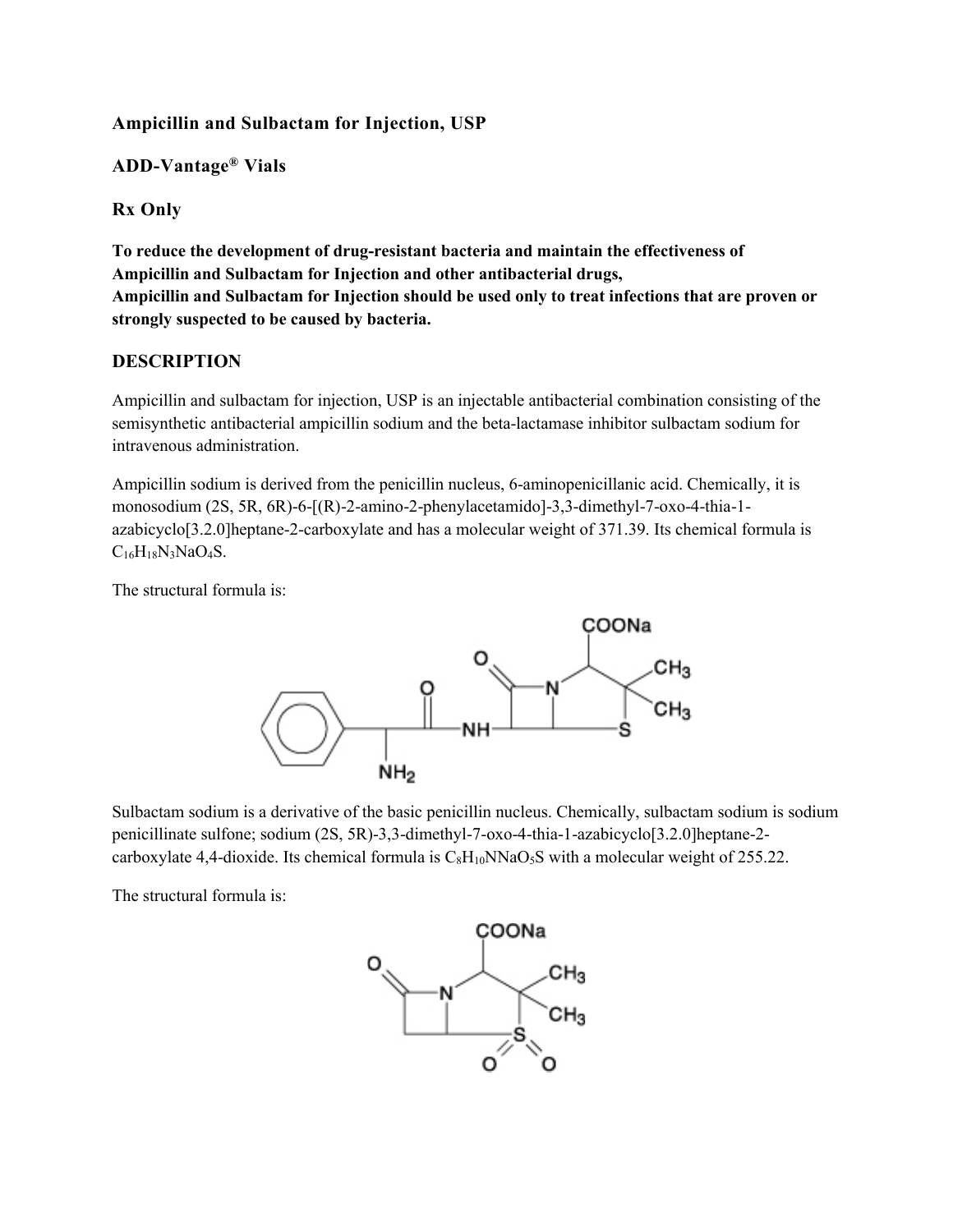Ampicillin and sulbactam for injection, USP parenteral combination, is available as a white to yellowish dry powder for reconstitution. Ampicillin and sulbactam for injection, USP dry powder is freely soluble in aqueous diluents to yield pale yellow to yellow solutions containing ampicillin sodium and sulbactam sodium equivalent to 250 mg ampicillin per mL and 125 mg sulbactam per mL. The pH of the solutions is between 8 and 10.

Dilute solutions (up to 30 mg ampicillin and 15 mg sulbactam per mL) are essentially colorless to pale yellow. The pH of dilute solutions remains the same.

Each 1.5 grams ADD-Vantage® vial contains 1.5 g ampicillin and sulbactam for injection, USP (equivalent to 1 g ampicillin as the sodium salt plus 0.5 g sulbactam as the sodium salt). The sodium content is 115 mg (5 mEq).

Each 3 grams ADD-Vantage® vial contains 3 g ampicillin and sulbactam for injection, USP (equivalent to 2 g ampicillin as the sodium salt plus 1 g sulbactam as the sodium salt). The sodium content is 230 mg (10 mEq).

# **CLINICAL PHARMACOLOGY**

# **General**

Immediately after completion of a 15-minute intravenous infusion of ampicillin and sulbactam, peak serum concentrations of ampicillin and sulbactam are attained. Ampicillin serum levels are similar to those produced by the administration of equivalent amounts of ampicillin alone. Peak ampicillin serum levels ranging from 109 to 150 mcg/mL are attained after administration of 2000 mg of ampicillin plus 1000 mg sulbactam and 40 to 71 mcg/mL after administration of 1000 mg ampicillin plus 500 mg sulbactam. The corresponding mean peak serum levels for sulbactam range from 48 to 88 mcg/mL and 21 to 40 mcg/mL, respectively.

The mean serum half-life of both drugs is approximately 1 hour in healthy volunteers.

Approximately 75 to 85% of both ampicillin and sulbactam are excreted unchanged in the urine during the first 8 hours after administration of ampicillin and sulbactam to individuals with normal renal function. Somewhat higher and more prolonged serum levels of ampicillin and sulbactam can be achieved with the concurrent administration of probenecid.

In patients with impaired renal function the elimination kinetics of ampicillin and sulbactam are similarly affected, hence the ratio of one to the other will remain constant whatever the renal function. The dose of ampicillin and sulbactam for injection in such patients should be administered less frequently in accordance with the usual practice for ampicillin (see **DOSAGE AND ADMINISTRATION** section).

Ampicillin has been found to be approximately 28% reversibly bound to human serum protein and sulbactam approximately 38% reversibly bound.

The following average levels of ampicillin and sulbactam were measured in the tissues and fluids listed:

**Table 1: Concentration of Ampicillin and Sulbactam for Injection in Various Body Tissues and Fluids**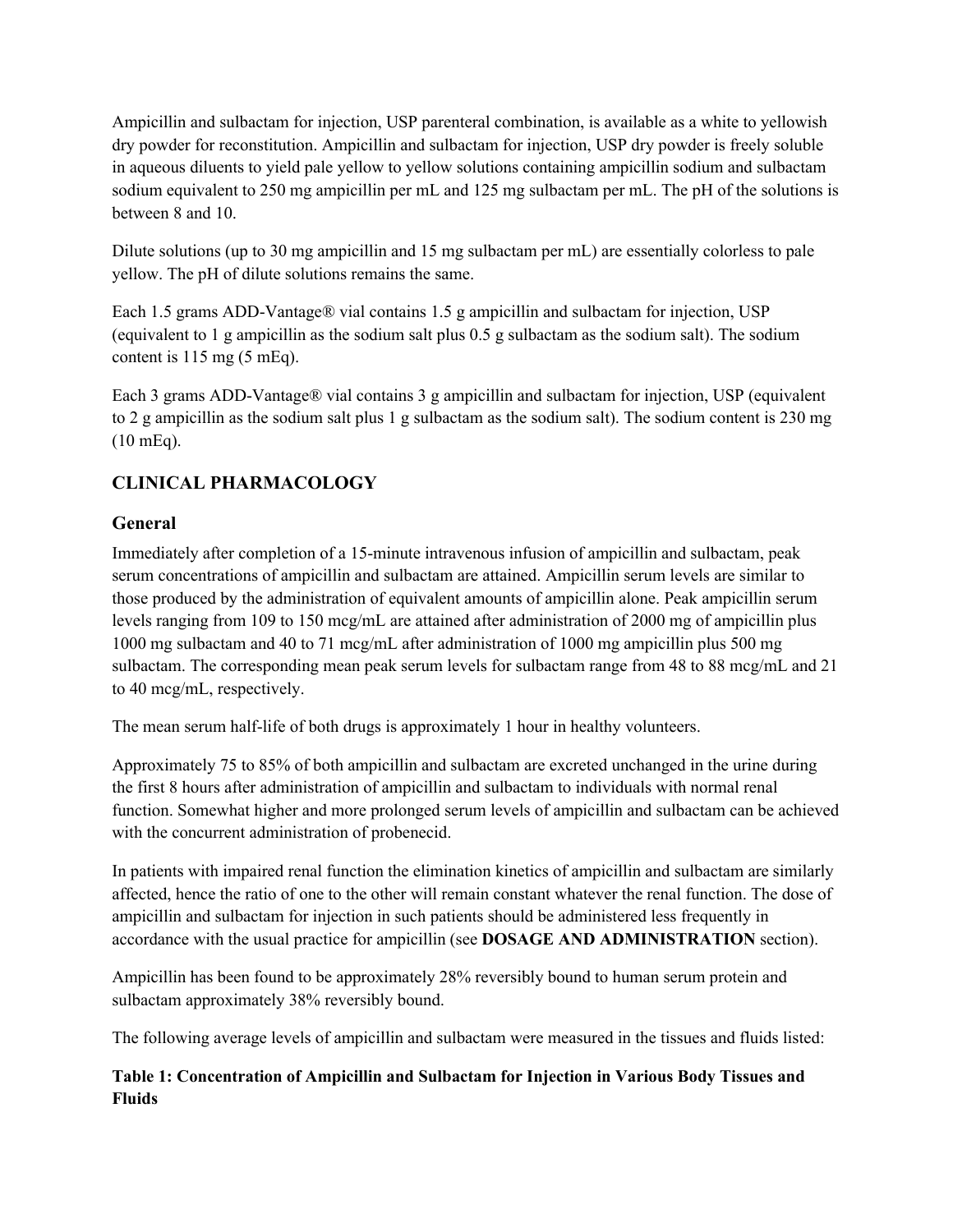| <b>Fluid or Tissue</b>      | <b>Dose</b><br>(grams)<br>Ampicillin/Sulbactam | Concentration<br>$(mcg/mL \text{ or } mcg/g)$<br>Ampicillin/Sulbactam |
|-----------------------------|------------------------------------------------|-----------------------------------------------------------------------|
| Peritoneal Fluid            | $0.5/0.5$ Intravenous                          | 7/14                                                                  |
| Blister Fluid (Cantharides) | $0.5/0.5$ Intravenous                          | 8/20                                                                  |
| Tissue Fluid                | $1/0.5$ Intravenous                            | 8/4                                                                   |
| <b>Intestinal Mucosa</b>    | $0.5/0.5$ Intravenous                          | 11/18                                                                 |
| Appendix                    | 2/1 Intravenous                                | 3/40                                                                  |

Penetration of both ampicillin and sulbactam into cerebrospinal fluid in the presence of inflamed meninges has been demonstrated after intravenous administration of ampicillin and sulbactam.

The pharmacokinetics of ampicillin and sulbactam in pediatric patients receiving ampicillin and sulbactam are similar to those observed in adults. Immediately after a 15-minute infusion of 50 to 75 mg ampicillin and sulbactam/kg body weight, peak serum and plasma concentrations of 82 to 446 mcg ampicillin/mL and 44 to 203 mcg sulbactam/mL were obtained. Mean half-life values were approximately 1 hour.

# **MICROBIOLOGY**

Ampicillin is similar to benzyl penicillin in its bactericidal action against susceptible organisms during the stage of active multiplication. It acts through the inhibition of cell wall mucopeptide biosynthesis. Ampicillin has a broad spectrum of bactericidal activity against many gram-positive and gram-negative aerobic and anaerobic bacteria. (Ampicillin is, however, degraded by beta-lactamases and therefore the spectrum of activity does not normally include organisms which produce these enzymes).

A wide range of beta-lactamases found in microorganisms resistant to penicillins and cephalosporins have been shown in biochemical studies with cell free bacterial systems to be irreversibly inhibited by sulbactam. Although sulbactam alone possesses little useful antibacterial activity except against the *Neisseriaceae*, whole organism studies have shown that sulbactam restores ampicillin activity against beta-lactamase producing strains. In particular, sulbactam has good inhibitory activity against the clinically important plasmid mediated beta-lactamases most frequently responsible for transferred drug resistance. Sulbactam has no effect on the activity of ampicillin against ampicillin susceptible strains.

The presence of sulbactam in the ampicillin and sulbactam for injection formulation effectively extends the antibacterial spectrum of ampicillin to include many bacteria normally resistant to it and to other betalactam antibacterials. Thus, ampicillin and sulbactam possesses the properties of a broad-spectrum antibacterial and a beta-lactamase inhibitor.

While *in vitro* studies have demonstrated the susceptibility of most strains of the following organisms, clinical efficacy for infections other than those included in the **INDICATIONS AND USAGE** section has not been documented.

**Gram-Positive Bacteria:** *Staphylococcus aureus* (beta-lactamase and non-beta-lactamase producing), *Staphylococcus epidermidis* (beta-lactamase and non-beta-lactamase producing), *Staphylococcus saprophyticus* (beta-lactamase and non-beta-lactamase producing), *Streptococcus faecalis*†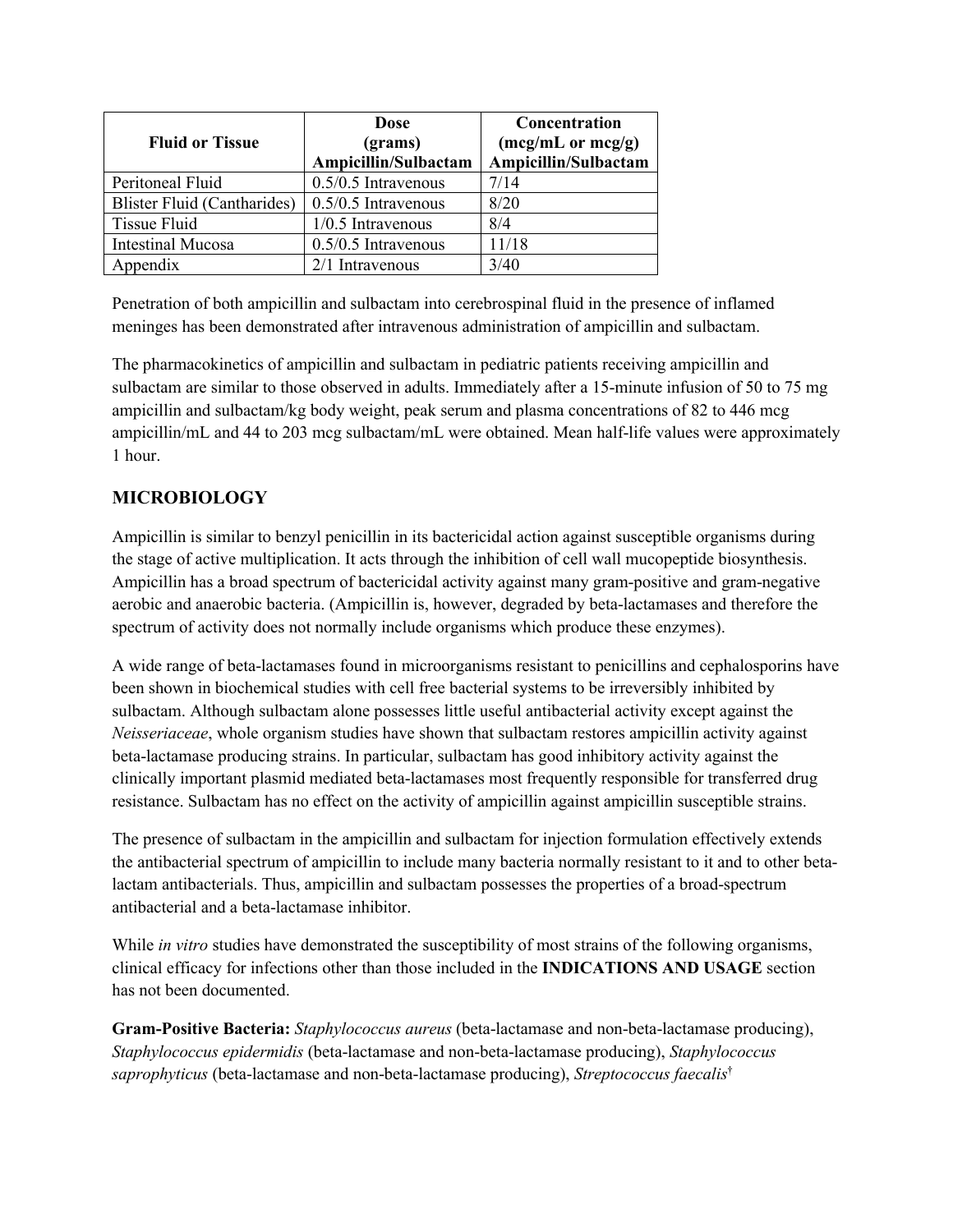(Enterococcus), *Streptococcus pneumoniae*† (formerly *D. pneumoniae*), *Streptococcus pyogenes*† , *Streptococcus viridans*† .

**Gram-Negative Bacteria:** *Hemophilus influenzae* (beta-lactamase and non-beta-lactamase producing), *Moraxella (Branhamella) catarrhalis* (beta-lactamase and non-beta-lactamase producing), *Escherichia coli* (beta-lactamase and non-beta-lactamase producing), *Klebsiella* species (all known strains are betalactamase producing), *Proteus mirabilis* (beta-lactamase and non-beta-lactamase producing), *Proteus vulgaris, Providencia rettgeri, Providencia stuartii, Morganella morganii,* and *Neisseria gonorrhoeae* (beta-lactamase and non-beta-lactamase producing).

**Anaerobes:** *Clostridium* species† , *Peptococcus* species† , *Peptostreptococcus* species, *Bacteroides* species, including *B. fragilis*.

†These are not beta-lactamase producing strains and, therefore, are susceptible to ampicillin alone.

#### **Susceptibility Testing**

For specific information regarding susceptibility test interpretive criteria and associated test methods and quality control standards recognized by FDA for this drug, please see: https://www.fda.gov/STIC.

#### **INDICATIONS AND USAGE**

Ampicillin and sulbactam for injection is indicated for the treatment of infections due to susceptible strains of the designated microorganisms in the conditions listed below.

**Skin and Skin Structure Infections** caused by beta-lactamase producing strains of *Staphylococcus aureus, Escherichia coli\*, Klebsiella* spp.\* (including *K. pneumoniae\**), *Proteus mirabilis\*, Bacteroides fragilis\*, Enterobacter* spp. \*, and *Acinetobacter calcoaceticus\*.*

NOTE: For information on use in pediatric patients (see **PRECAUTIONS - Pediatric Use** and **CLINICAL STUDIES** sections).

**Intra-Abdominal Infections** caused by beta-lactamase producing strains of *Escherichia coli, Klebsiella* spp. (including *K. pneumoniae\**), *Bacteroides* spp. (including *B. fragilis*), and *Enterobacter* spp.\*

**Gynecological Infections** caused by beta-lactamase producing strains of *Escherichia coli\*,* and *Bacteroides* spp.\* (including *B. fragilis\**).

\* Efficacy for this organism in this organ system was studied in fewer than 10 infections.

While ampicillin and sulbactam for injection is indicated only for the conditions listed above, infections caused by ampicillin-susceptible organisms are also amenable to treatment with ampicillin and sulbactam for injection due to its ampicillin content. Therefore, mixed infections caused by ampicillin-susceptible organisms and beta-lactamase producing organisms susceptible to ampicillin and sulbactam for injection should not require the addition of another antibacterial.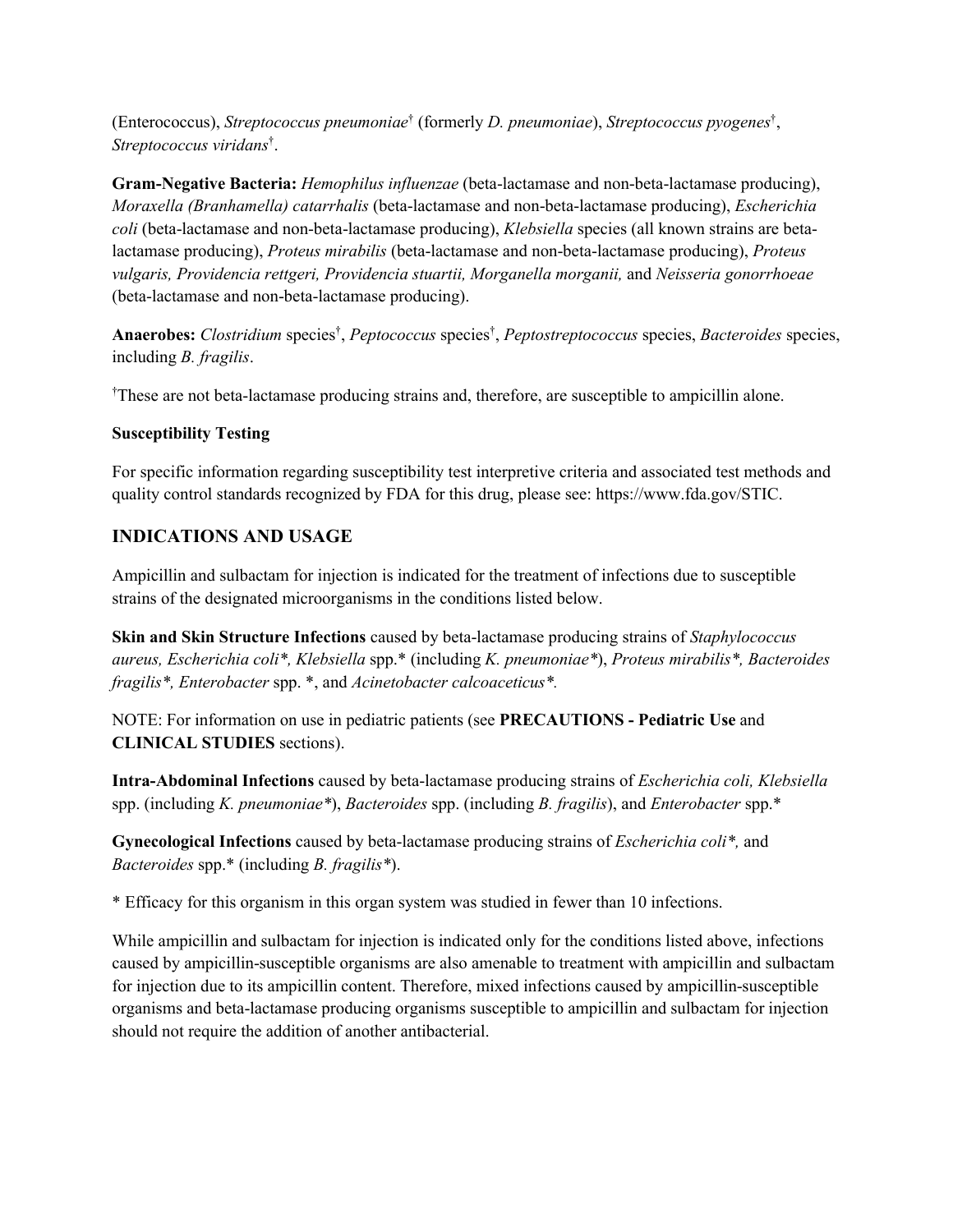Appropriate culture and susceptibility tests should be performed before treatment in order to isolate and identify the organisms causing infection and to determine their susceptibility to ampicillin and sulbactam for injection.

Therapy may be instituted prior to obtaining the results from bacteriological and susceptibility studies when there is reason to believe the infection may involve any of the beta-lactamase producing organisms listed above in the indicated organ systems. Once the results are known, therapy should be adjusted if appropriate.

To reduce the development of drug-resistant bacteria and maintain effectiveness of ampicillin and sulbactam for injection and other antibacterial drugs, ampicillin and sulbactam for injection should be used only to treat infections that are proven or strongly suspected to be caused by susceptible bacteria. When culture and susceptibility information are available, they should be considered in selecting or modifying antibacterial therapy. In the absence of such data, local epidemiology and susceptibility patterns may contribute to the empiric selection of therapy.

# **CONTRAINDICATIONS**

The use of ampicillin and sulbactam for injection is contraindicated in individuals with a history of serious hypersensitivity reactions (e.g., anaphylaxis or Stevens-Johnson syndrome) to ampicillin, sulbactam or to other beta-lactam antibacterial drugs (e.g., penicillins and cephalosporins).

Ampicillin and sulbactam for injection is contraindicated in patients with a previous history of cholestatic jaundice/hepatic dysfunction associated with ampicillin and sulbactam for injection.

# **WARNINGS**

# **Hypersensitivity**

Serious and occasionally fatal hypersensitivity (anaphylactic) reactions have been reported in patients on penicillin therapy. These reactions are more apt to occur in individuals with a history of penicillin hypersensitivity and/or hypersensitivity reactions to multiple allergens. There have been reports of individuals with a history of penicillin hypersensitivity who have experienced severe reactions when treated with cephalosporins. Before therapy with a penicillin, careful inquiry should be made concerning previous hypersensitivity reactions to penicillins, cephalosporins, and other allergens. If an allergic reaction occurs, ampicillin and sulbactam for injection should be discontinued and the appropriate therapy instituted.

# **Hepatotoxicity**

Hepatic dysfunction, including hepatitis and cholestatic jaundice has been associated with the use of ampicillin and sulbactam for injection. Hepatic toxicity is usually reversible; however, deaths have been reported. Hepatic function should be monitored at regular intervals in patients with hepatic impairment.

#### **Severe Cutaneous Adverse Reactions**

Ampicillin and sulbactam for injection may cause severe skin reactions, such as toxic epidermal necrolysis (TEN), Stevens-Johnson syndrome (SJS), dermatitis exfoliative, erythema multiforme, and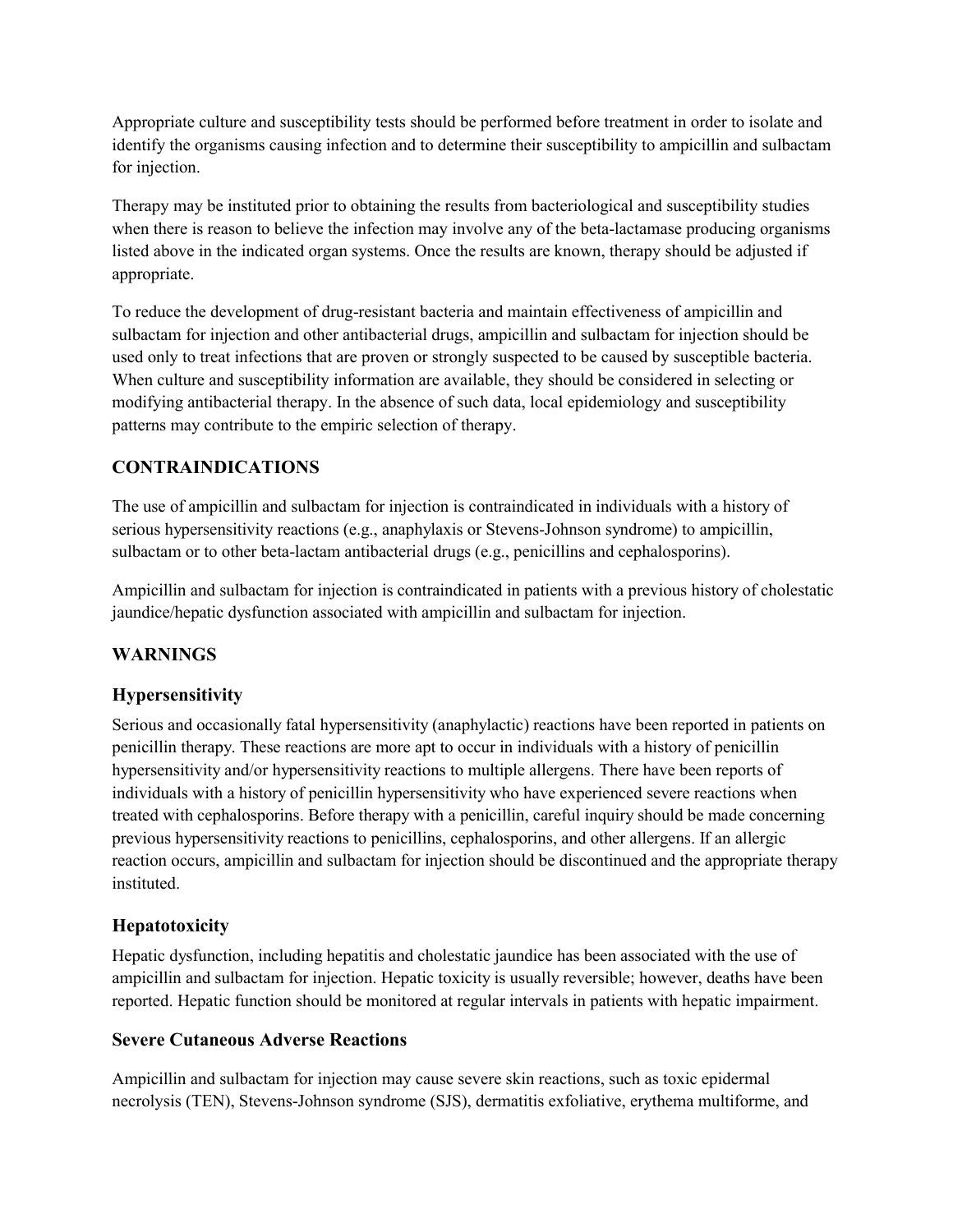acute generalized exanthematous pustulosis (AGEP). If patients develop a skin rash they should be monitored closely and ampicillin and sulbactam for injection discontinued if lesions progress (see **CONTRAINDICATIONS** and **ADVERSE REACTIONS** sections).

# *Clostridium difficile***-Associated Diarrhea**

*Clostridium difficile* associated diarrhea (CDAD) has been reported with use of nearly all antibacterial agents, including ampicillin and sulbactam for injection, and may range in severity from mild diarrhea to fatal colitis. Treatment with antibacterial agents alters the normal flora of the colon leading to overgrowth of *C. difficile*.

*C. difficile* produces toxins A and B which contribute to the development of CDAD. Hypertoxin producing strains of *C. difficile* cause increased morbidity and mortality, as these infections can be refractory to antimicrobial therapy and may require colectomy. CDAD must be considered in all patients who present with diarrhea following antibacterial drug use. Careful medical history is necessary since CDAD has been reported to occur over two months after the administration of antibacterial agents.

If CDAD is suspected or confirmed, ongoing antibacterial drug use not directed against *C. difficile* may need to be discontinued. Appropriate fluid and electrolyte management, protein supplementation, antibacterial treatment of *C. difficile*, and surgical evaluation should be instituted as clinically indicated.

# **PRECAUTIONS**

# **General**

A high percentage of patients with mononucleosis who receive ampicillin develop a skin rash. Thus, ampicillin class antibacterial should not be administered to patients with mononucleosis. In patients treated with ampicillin and sulbactam the possibility of superinfections with mycotic or bacterial pathogens should be kept in mind during therapy. If superinfections occur (usually involving *Pseudomonas* or *Candida*), the drug should be discontinued and/or appropriate therapy instituted.

Prescribing ampicillin and sulbactam for injection in the absence of proven or strongly suspected bacterial infection or a prophylactic indication is unlikely to provide benefit to the patient and increases the risk of the development of drug-resistant bacteria.

# **Information for Patients**

Patients should be counseled that antibacterial drugs including ampicillin and sulbactam for injection should only be used to treat bacterial infections. They do not treat viral infections (e.g., the common cold). When ampicillin and sulbactam for injection is prescribed to treat a bacterial infection, patients should be told that although it is common to feel better early in the course of therapy, the medication should be taken exactly as directed. Skipping doses or not completing the full course of therapy may (1) decrease the effectiveness of the immediate treatment and (2) increase the likelihood that bacteria will develop resistance and will not be treatable by ampicillin and sulbactam for injection or other antibacterial drugs in the future.

Diarrhea is a common problem caused by antibacterial which usually ends when the antibacterial is discontinued. Sometimes after starting treatment with antibacterial, patients can develop watery and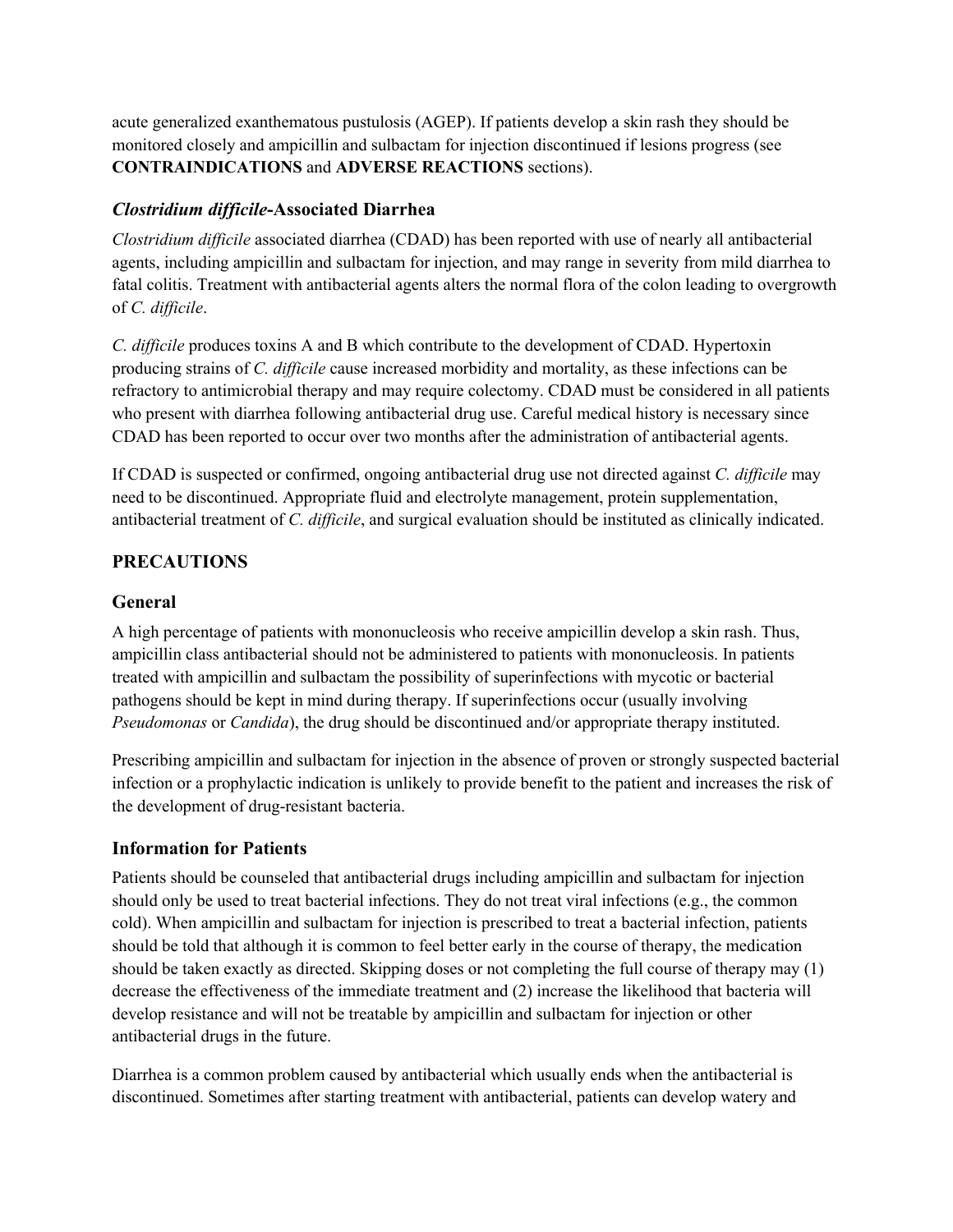bloody stools (with or without stomach cramps and fever) even as late as two or more months after having taken the last dose of the antibacterial. If this occurs, patients should contact their physician as soon as possible.

# **Drug Interactions**

Probenecid decreases the renal tubular secretion of ampicillin and sulbactam. Concurrent use of probenecid with ampicillin and sulbactam may result in increased and prolonged blood levels of ampicillin and sulbactam. The concurrent administration of allopurinol and ampicillin increases substantially the incidence of rashes in patients receiving both drugs as compared to patients receiving ampicillin alone. It is not known whether this potentiation of ampicillin rashes is due to allopurinol or the hyperuricemia present in these patients. There are no data with ampicillin and sulbactam and allopurinol administered concurrently. Ampicillin and sulbactam and aminoglycosides should not be reconstituted together due to the *in vitro* inactivation of aminoglycosides by the ampicillin component of ampicillin and sulbactam.

# **Drug/Laboratory Test Interactions**

Administration of ampicillin and sulbactam will result in high urine concentration of ampicillin. High urine concentrations of ampicillin may result in false positive reactions when testing for the presence of glucose in urine using Clinitest™, Benedict's Solution or Fehling's Solution. It is recommended that glucose tests based on enzymatic glucose oxidase reactions (such as Clinistix™ or Testape™) be used. Following administration of ampicillin to pregnant women, a transient decrease in plasma concentration of total conjugated estriol, estriol-glucuronide, conjugated estrone and estradiol has been noted. This effect may also occur with ampicillin and sulbactam.

# **Carcinogenesis, Mutagenesis, Impairment of Fertility**

Long-term studies in animals have not been performed to evaluate carcinogenic or mutagenic potential.

# **Pregnancy**

Reproduction studies have been performed in mice, rats, and rabbits at doses up to ten (10) times the human dose and have revealed no evidence of impaired fertility or harm to the fetus due to ampicillin and sulbactam. There are, however, no adequate and well-controlled studies in pregnant women. Because animal reproduction studies are not always predictive of human response, this drug should be used during pregnancy only if clearly needed (see **PRECAUTIONS - Drug/Laboratory Test Interactions** section).

# **Labor and Delivery**

Studies in guinea pigs have shown that intravenous administration of ampicillin decreased the uterine tone, frequency of contractions, height of contractions, and duration of contractions. However, it is not known whether the use of ampicillin and sulbactam in humans during labor or delivery has immediate or delayed adverse effects on the fetus, prolongs the duration of labor, or increases the likelihood that forceps delivery or other obstetrical intervention or resuscitation of the newborn will be necessary.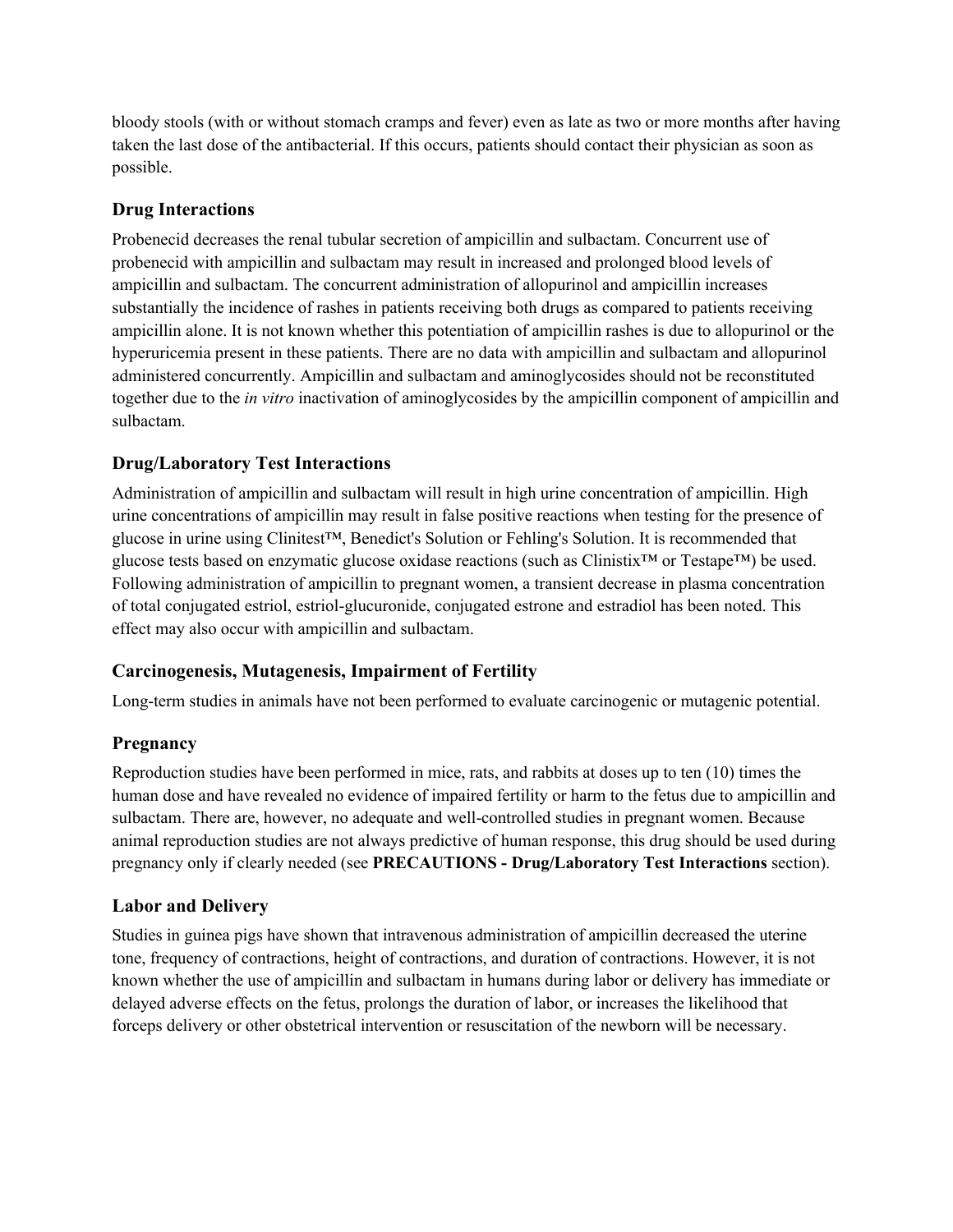#### **Nursing Mothers**

Low concentrations of ampicillin and sulbactam are excreted in the milk; therefore, caution should be exercised when ampicillin and sulbactam is administered to a nursing woman.

# **Pediatric Use**

The safety and effectiveness of ampicillin and sulbactam for injection have been established for pediatric patients one year of age and older for skin and skin structure infections as approved in adults. Use of ampicillin and sulbactam for injection in pediatric patients is supported by evidence from adequate and well-controlled studies in adults with additional data from pediatric pharmacokinetic studies, a controlled clinical trial conducted in pediatric patients and post-marketing adverse events surveillance (see **CLINICAL PHARMACOLOGY, INDICATIONS AND USAGE, ADVERSE REACTIONS, DOSAGE AND ADMINISTRATION,** and **CLINICAL STUDIES** sections).

The safety and effectiveness of ampicillin and sulbactam for injection have not been established for pediatric patients for intra-abdominal infections.

# **ADVERSE REACTIONS**

# **Adult Patients**

Ampicillin and sulbactam for injection is generally well tolerated. The following adverse reactions have been reported in clinical trials.

#### **Local Adverse Reactions**

Pain at intravenous injection site  $-3\%$ Thrombophlebitis  $-3\%$ Phlebitis  $-1.2%$ 

#### **Systemic Adverse Reactions**

The most frequently reported adverse reactions were diarrhea in 3% of the patients and rash in less than 2% of the patients.

Additional systemic reactions reported in less than 1% of the patients were: itching, nausea, vomiting, candidiasis, fatigue, malaise, headache, chest pain, flatulence, abdominal distension, glossitis, urine retention, dysuria, edema, facial swelling, erythema, chills, tightness in throat, substernal pain, epistaxis and mucosal bleeding.

# **Pediatric Patients**

Available safety data for pediatric patients treated with ampicillin and sulbactam demonstrate a similar adverse events profile to those observed in adult patients. Additionally, atypical lymphocytosis has been observed in one pediatric patient receiving ampicillin and sulbactam.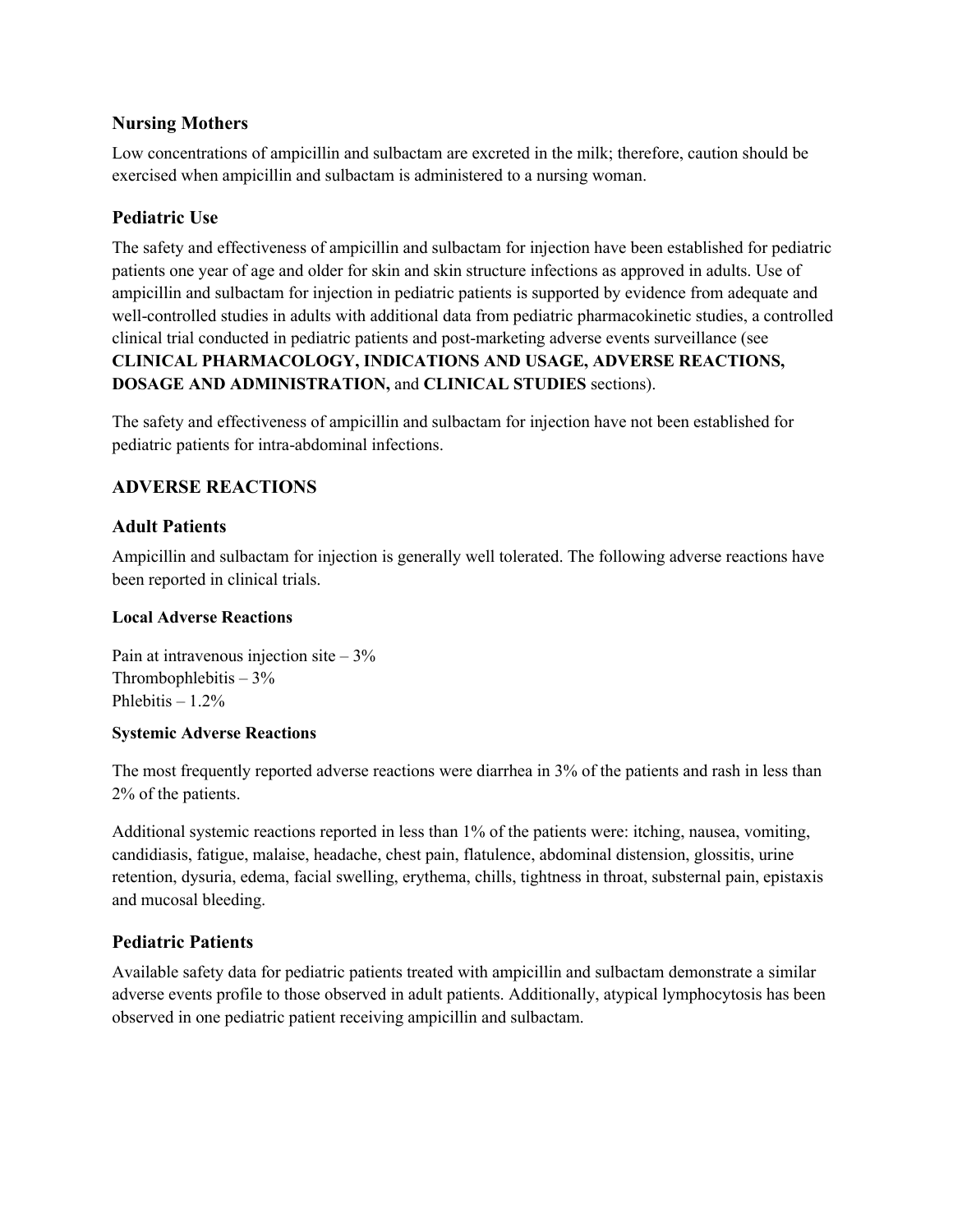### **Adverse Laboratory Changes**

Adverse laboratory changes without regard to drug relationship that were reported during clinical trials were:

*Hepatic:* Increased AST (SGOT), ALT (SGPT), alkaline phosphatase, and LDH. *Hematologic:* Decreased hemoglobin, hematocrit, RBC, WBC, neutrophils, lymphocytes, platelets and increased lymphocytes, monocytes, basophils, eosinophils, and platelets. *Blood Chemistry:* Decreased serum albumin and total proteins. *Renal:* Increased BUN and creatinine. *Urinalysis:* Presence of RBC's and hyaline casts in urine.

#### **Post-Marketing Experience**

In addition to adverse reactions reported from clinical trials, the following have been identified during post-marketing use of ampicillin sodium/sulbactam sodium or other products containing ampicillin. Because they are reported voluntarily from a population of unknown size, estimates of frequency cannot be made. These events have been chosen for inclusion due to a combination of their seriousness, frequency, or potential causal connection to ampicillin sodium/sulbactam sodium.

**Blood and Lymphatic System Disorders:** Hemolytic anemia, thrombocytopenic purpura, and agranulocytosis have been reported. These reactions are usually reversible on discontinuation of therapy and are believed to be hypersensitivity phenomena. Some individuals have developed positive direct Coombs Tests during treatment with ampicillin and sulbactam for injection, as with other beta-lactam antibacterials.

**Gastrointestinal Disorders:** Abdominal pain, cholestatic hepatitis, cholestasis, hyperbilirubinemia, jaundice, abnormal hepatic function, melena, gastritis, stomatitis, dyspepsia, black "hairy" tongue, and Clostridium difficile associated diarrhea (see **CONTRAINDICATIONS** and **WARNINGS** sections).

**General Disorders and Administration Site Conditions:** Injection site reaction.

**Immune System Disorders:** Serious and fatal hypersensitivity (anaphylactic) reactions (see **WARNINGS** section). Acute myocardial ischemia with or without myocardial infarction may occur as part of an allergic reaction.

**Nervous System Disorders:** Convulsion and dizziness.

**Renal and Urinary Disorders:** Tubulointerstitial nephritis.

**Respiratory, Thoracic and Mediastinal Disorders:** Dyspnea.

**Skin and Subcutaneous Tissue Disorders:** Toxic epidermal necrolysis, Stevens-Johnson syndrome, angioedema, Acute generalized exanthematous pustulosis (AGEP), erythema multiforme, exfoliative dermatitis, and urticaria (see **CONTRAINDICATIONS** and **WARNINGS** sections).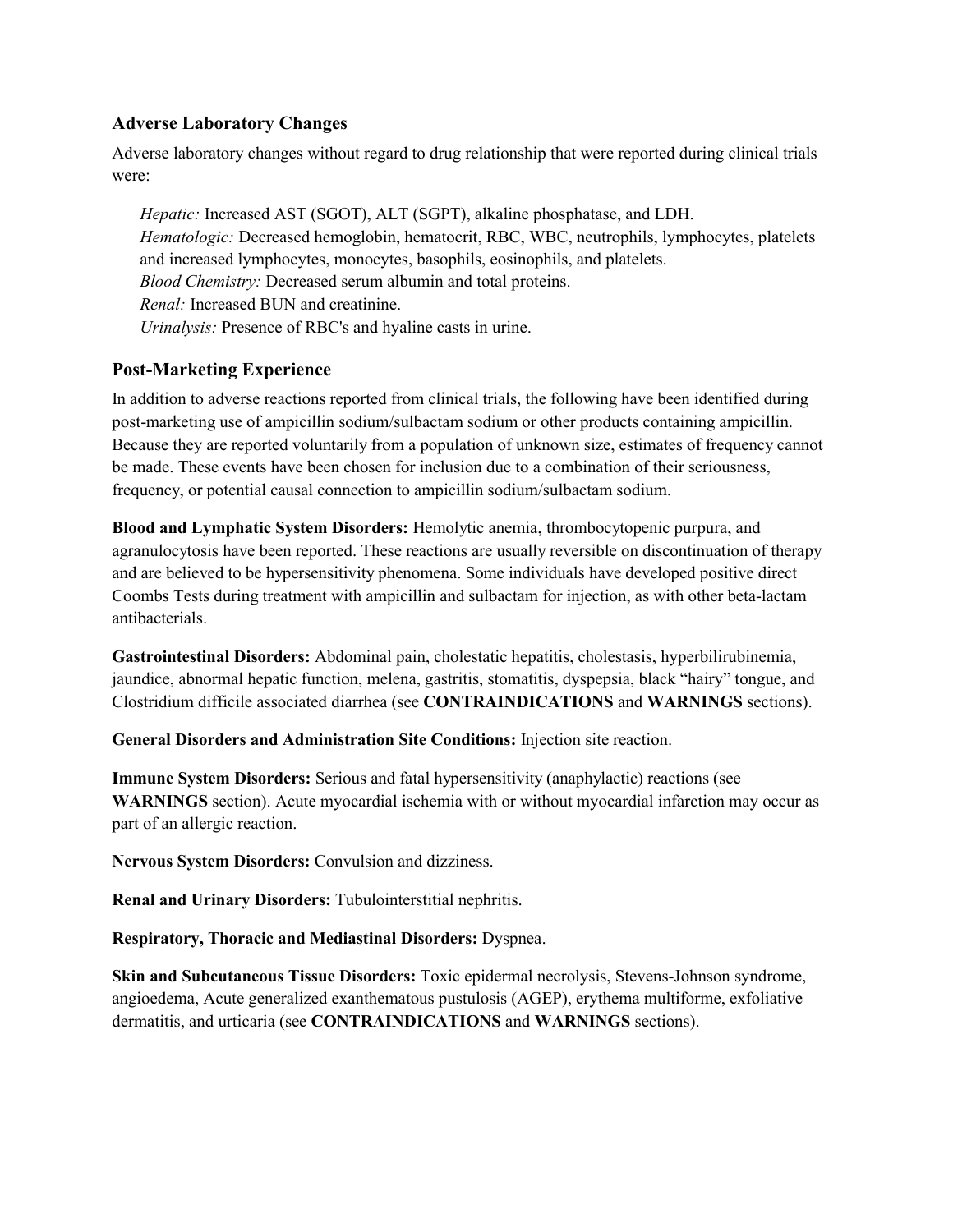# **OVERDOSAGE**

Neurological adverse reactions, including convulsions, may occur with the attainment of high CSF levels of beta-lactams. Ampicillin may be removed from circulation by hemodialysis. The molecular weight, degree of protein binding and pharmacokinetics profile of sulbactam suggest that this compound may also be removed by hemodialysis.

# **CLINICAL STUDIES**

# **Skin and Skin Structure Infections in Pediatric Patients**

Data from a controlled clinical trial conducted in pediatric patients provided evidence supporting the safety and efficacy of ampicillin and sulbactam for injection for the treatment of skin and skin structure infections. Of 99 pediatric patients evaluable for clinical efficacy, 60 patients received a regimen containing intravenous ampicillin and sulbactam, and 39 patients received a regimen containing intravenous cefuroxime. This trial demonstrated similar outcomes (assessed at an appropriate interval after discontinuation of all antimicrobial therapy) for ampicillin and sulbactam and cefuroxime treated patients:

#### **Table 2:**

| <b>Therapeutic Regimen</b> | <b>Clinical Success</b> | <b>Clinical Failure</b> |
|----------------------------|-------------------------|-------------------------|
| Ampicillin and             | 51/60(85%)              | 9/60(15%)               |
| Sulbactam                  |                         |                         |
| Cefuroxime                 | 34/39 (87%)             | 5/39(13%)               |

Most patients received a course of oral antimicrobials following initial treatment with intravenous administration of parenteral antimicrobials. The study protocol required that the following three criteria be met prior to transition from intravenous to oral antimicrobial therapy: (1) receipt of a minimum of 72 hours of intravenous therapy; (2) no documented fever for prior 24 hours; and (3) improvement or resolution of the signs and symptoms of infection.

The choice of oral antimicrobial agent used in this trial was determined by susceptibility testing of the original pathogen, if isolated, to oral agents available. The course of oral antimicrobial therapy should not routinely exceed 14 days.

# **DOSAGE AND ADMINISTRATION**

Ampicillin and sulbactam for injection is administered intravenously.

For intravenous administration, the dose can be given by slow intravenous injection over at least 10 to 15 minutes or can also be delivered in greater dilutions with 50 to 100 mL of a compatible diluent as an intravenous infusion over 15 to 30 minutes.

The recommended adult dosage of ampicillin and sulbactam for injection is 1.5 g (1 g ampicillin as the sodium salt plus 0.5 g sulbactam as the sodium salt) to  $3 g (2 g)$  ampicillin as the sodium salt plus 1 g sulbactam as the sodium salt) every six hours. This 1.5 to 3 g range represents the total of ampicillin content plus the sulbactam content of ampicillin and sulbactam for injection and corresponds to a range of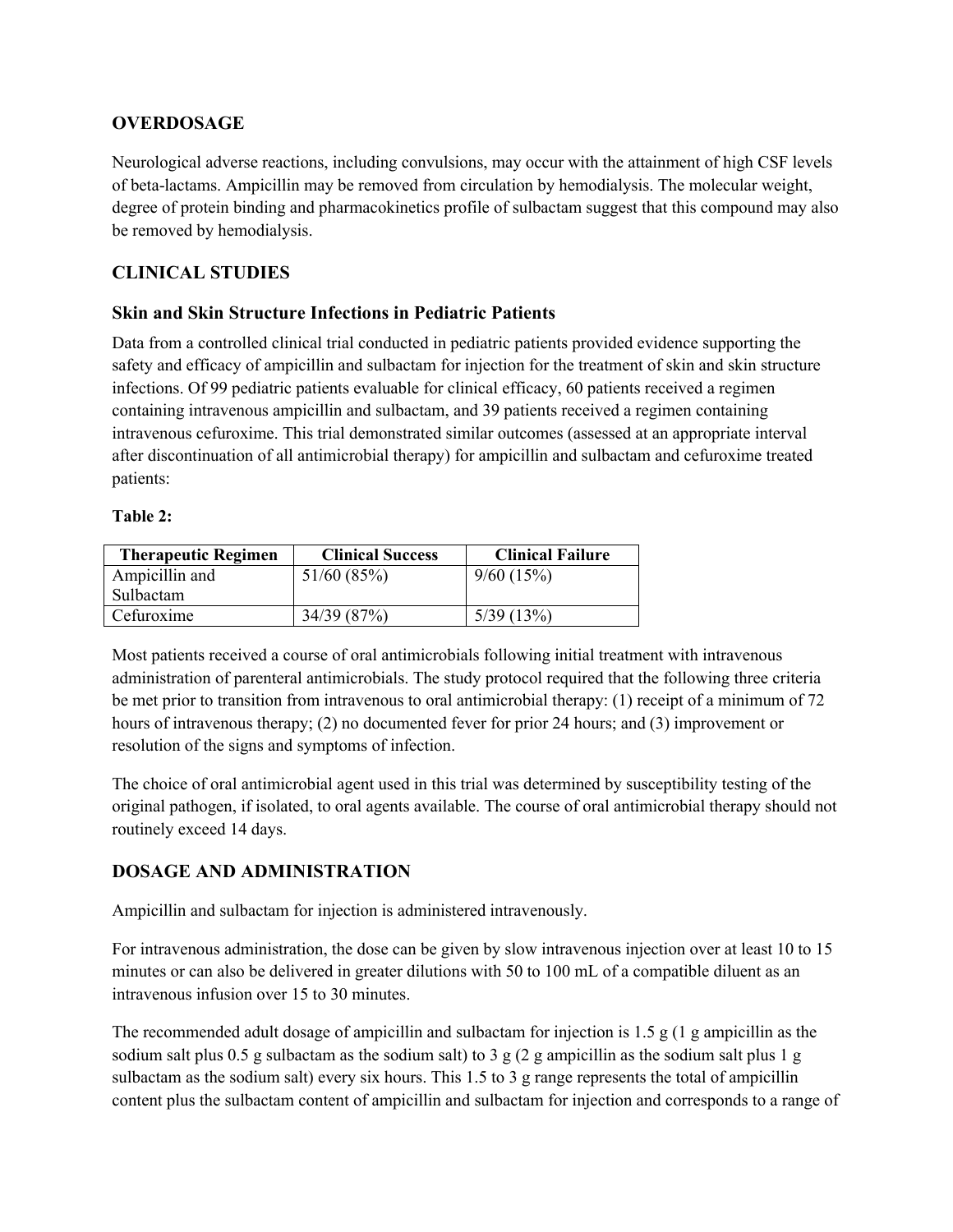1 g ampicillin/0.5 g sulbactam to 2 g ampicillin/1 g sulbactam. The total dose of sulbactam should not exceed 4 grams per day.

#### **Pediatric Patients 1 Year of Age or Older**

The recommended daily dose of ampicillin and sulbactam for injection in pediatric patients is 300 mg per kg of body weight administered via intravenous infusion in equally divided doses every 6 hours. This 300 mg/kg/day dosage represents the total ampicillin content plus the sulbactam content of ampicillin and sulbactam for injection and corresponds to 200 mg ampicillin/100 mg sulbactam per kg per day. Pediatric patients weighing 40 kg or more should be dosed according to adult recommendations, and the total dose of sulbactam should not exceed 4 grams per day. The course of intravenous therapy should not routinely exceed 14 days. In clinical trials, most children received a course of oral antimicrobials following initial treatment with intravenous ampicillin and sulbactam for injection (see **CLINICAL STUDIES** section).

#### **Impaired Renal Function**

In patients with impairment of renal function the elimination kinetics of ampicillin and sulbactam are similarly affected, hence the ratio of one to the other will remain constant whatever the renal function.

The dose of ampicillin and sulbactam for injection in such patients should be administered less frequently in accordance with the usual practice for ampicillin and according to the following recommendations:

| <b>Creatinine Clearance</b><br>(mL/min/1.73m <sup>2</sup> ) | Ampicillin/Sulbactam<br><b>Half-Life (Hours)</b> | Recommended<br>Ampicillin and<br>Sulbactam for |  |
|-------------------------------------------------------------|--------------------------------------------------|------------------------------------------------|--|
|                                                             |                                                  | <b>Injection Dosage</b>                        |  |
| $\geq 30$                                                   |                                                  | 1.5-3 g q 6h-q 8h                              |  |
| 15 to 29                                                    |                                                  | 1.5-3 g q $12h$                                |  |
| 5 to 14                                                     |                                                  | 1.5-3 g q 24h                                  |  |

**Table 3: Ampicillin and Sulbactam for Injection Dosage Guide for Patients with Renal Impairment** 

When only serum creatinine is available, the following formula (based on sex, weight, and age of the patient) may be used to convert this value into creatinine clearance. The serum creatinine should represent a steady state of renal function.

Males weight (kg) x (140 - age) 72 x serum creatinine

Females 0.85 x above value

# **COMPATIBILITY, RECONSTITUTION AND STABILITY**

Ampicillin and sulbactam for injection sterile powder is to be stored at 20° to 25°C (68° to 77°F) [see USP Controlled Room Temperature] prior to reconstitution.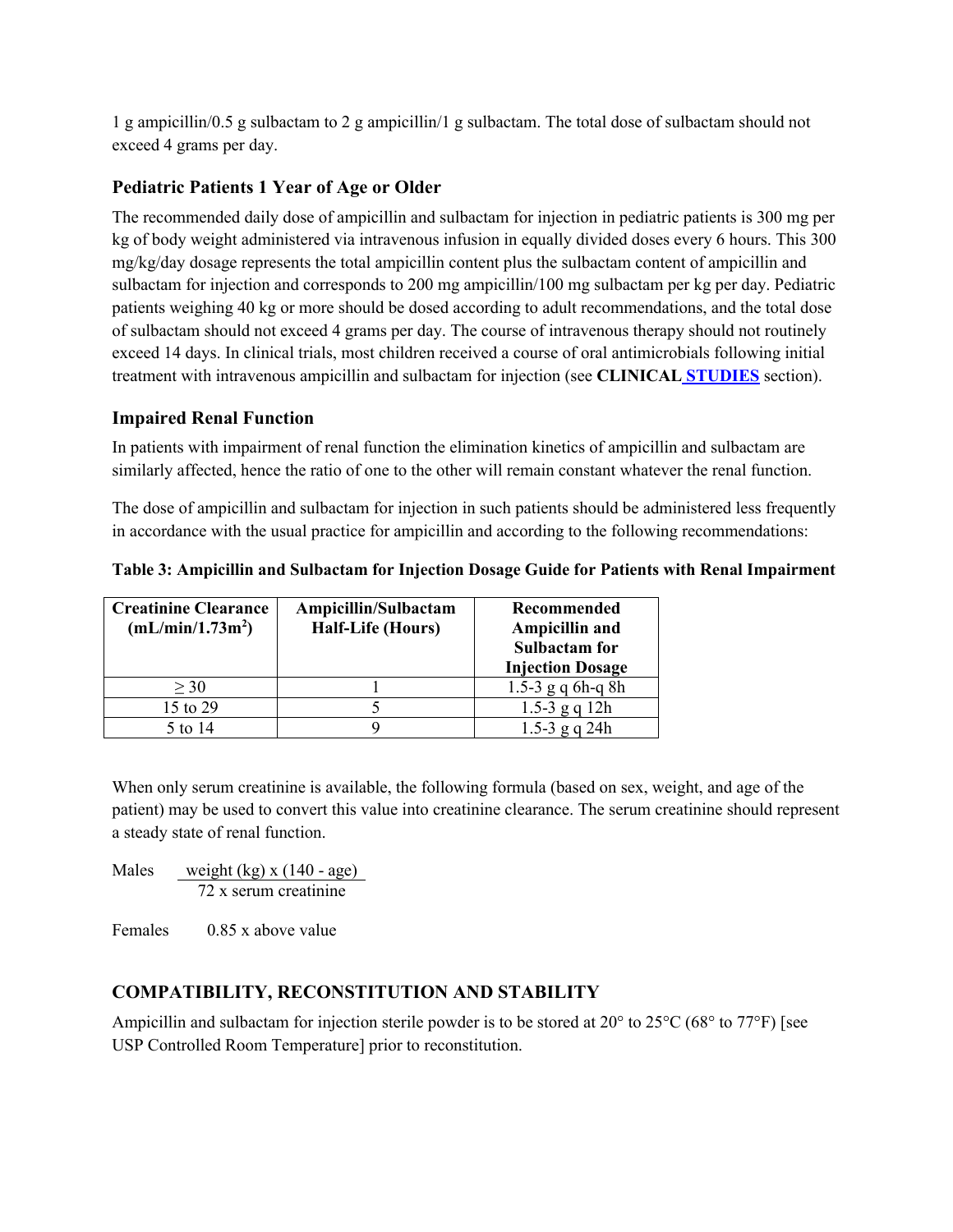When concomitant therapy with aminoglycosides is indicated, ampicillin and sulbactam and aminoglycosides should be reconstituted and administered separately, due to the *in vitro* inactivation of aminoglycosides by any of the aminopenicillins.

# **DIRECTIONS FOR USE**

1.5 g ADD-Vantage® Vials: Ampicillin and sulbactam for injection in the ADD-Vantage® system is intended as a single dose for intravenous administration after dilution with the ADD-Vantage® Flexible Diluent Container containing 50 mL, 100 mL or 250 mL of 0.9% Sodium Chloride Injection, USP.

3 g ADD-Vantage® Vials: Ampicillin and sulbactam for injection in the ADD-Vantage® system is intended as a single dose for intravenous administration after dilution with the ADD-Vantage® Flexible Diluent Container containing 100 mL or 250 mL of 0.9% Sodium Chloride Injection, USP.

Ampicillin and sulbactam for injection in the ADD-Vantage® system is to be reconstituted with 0.9% Sodium Chloride Injection, USP only. See **INSTRUCTIONS FOR USE OF THE ADD-Vantage® VIAL** section. Reconstitution of ampicillin and sulbactam for injection, at the specified concentration, with 0.9% Sodium Chloride Injection, USP provides stable solutions for the time period indicated below:

#### **Table 5:**

| <b>Diluent</b>                      | <b>Maximum Concentration</b><br>(mg/mL)<br><b>Ampicillin and Sulbactam</b> | <b>Use Period</b>          |
|-------------------------------------|----------------------------------------------------------------------------|----------------------------|
| 0.9% Sodium Chloride Injection, USP | 30(20/10)                                                                  | 8 hrs at 25 <sup>o</sup> C |

#### **In 0.9% Sodium Chloride Injection, USP**

The final diluted solution of ampicillin and sulbactam for injection should be completely administered *within 8 hours* in order to assure proper potency.

# **Animal Pharmacology**

While reversible glycogenosis was observed in laboratory animals, this phenomenon was dose- and timedependent and is not expected to develop at the therapeutic doses and corresponding plasma levels attained during the relatively short periods of combined ampicillin/sulbactam therapy in man.

# **HOW SUPPLIED**

Ampicillin and Sulbactam for Injection, USP (ampicillin sodium/sulbactam sodium) is supplied as a sterile white to yellowish dry powder in ADD-Vantage® Vials as follows:

Each 1.5 grams ADD-Vantage® vial contains 1.5 g Ampicillin and Sulbactam for Injection, USP (equivalent to 1 g ampicillin as the sodium salt plus 0.5 g sulbactam as the sodium salt).

NDC 0409-2689-01-packed in trays of 10 vials.

Each 3 grams ADD-Vantage® vial contains 3 g Ampicillin and Sulbactam for Injection, USP (equivalent to 2 g ampicillin as the sodium salt plus 1 g sulbactam as the sodium salt).

NDC 0409-2987-03-packed in trays of 10 vials.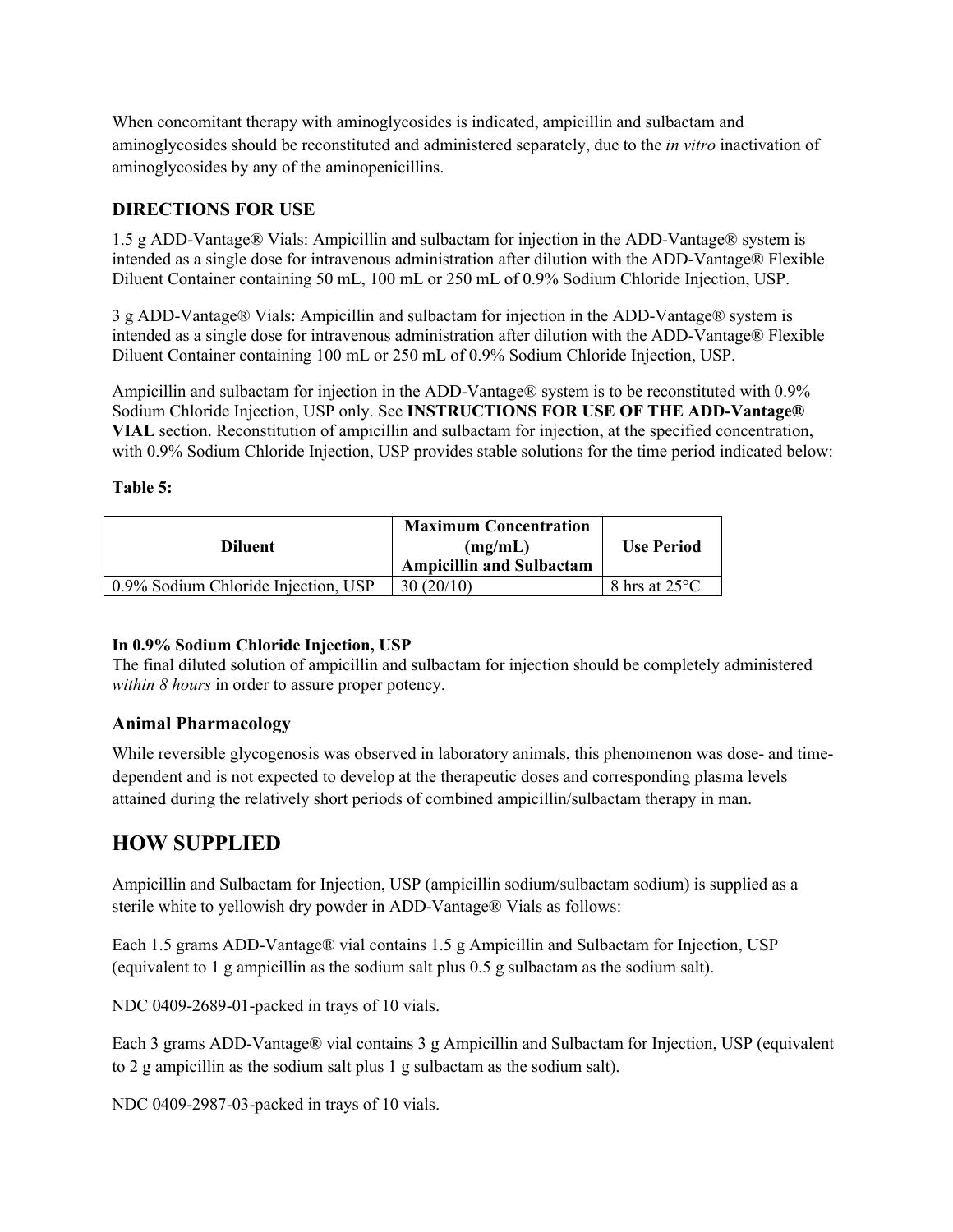The 1.5 g Ampicillin and Sulbactam for Injection, USP ADD-Vantage® vials are only to be used with an ADD-Vantage® Flexible Diluent Container containing 0.9% Sodium Chloride Injection, USP, 50 mL, 100 mL or 250 mL sizes.

The 3 g Ampicillin and Sulbactam for Injection, USP ADD-Vantage® vials are only to be used with an ADD-Vantage® Flexible Diluent Container containing 0.9% Sodium Chloride Injection, USP, 100 mL or 250 mL sizes.

#### **Ampicillin and Sulbactam for Injection, USP sterile powder is to be stored at 20° to 25°C (68° to 77°F) [see USP Controlled Room Temperature] prior to reconstitution.**

ADD-Vantage® is a registered trademark of Hospira, Inc.

# **INSTRUCTIONS FOR USE OF THE ADD-Vantage® VIAL**

**To Open Diluent Container:** Peel overwrap from the corner and remove container. Some opacity of the plastic due to moisture absorption during the sterilization process may be observed. This is normal and does not affect the solution quality or safety. The opacity will diminish gradually.

#### **To Assemble Vial and Flexible Diluent Container: (Use Aseptic Technique)**

1. Remove the protective covers from the top of the vial and the vial port on the diluent container as follows:

a. To remove the breakaway vial cap, swing the pull ring over the top of the vial and pull down far enough to start the opening (see **Figure 1**), pull the ring approximately half way around the cap and then pull straight up to remove the cap (see **Figure 2**). NOTE: Do not access vial with syringe.



b. To remove the vial port cover, grasp the tab on the pull ring, pull up to break the three tie strings, then pull back to remove the cover (see **Figure 3**).

- 2. Screw the vial into the vial port until it will go no further. THE VIAL MUST BE SCREWED IN TIGHTLY TO ASSURE A SEAL. This occurs approximately 1/2 turn (180°) after the first audible click (see **Figure 4**). The clicking sound does not assure a seal, the vial must be turned as far as it will go. NOTE: Once vial is sealed, do not attempt to remove (see **Figure 4**).
- 3. Recheck the vial to assure that it is tight by trying to turn it further in the direction of assembly.
- 4. Label appropriately.